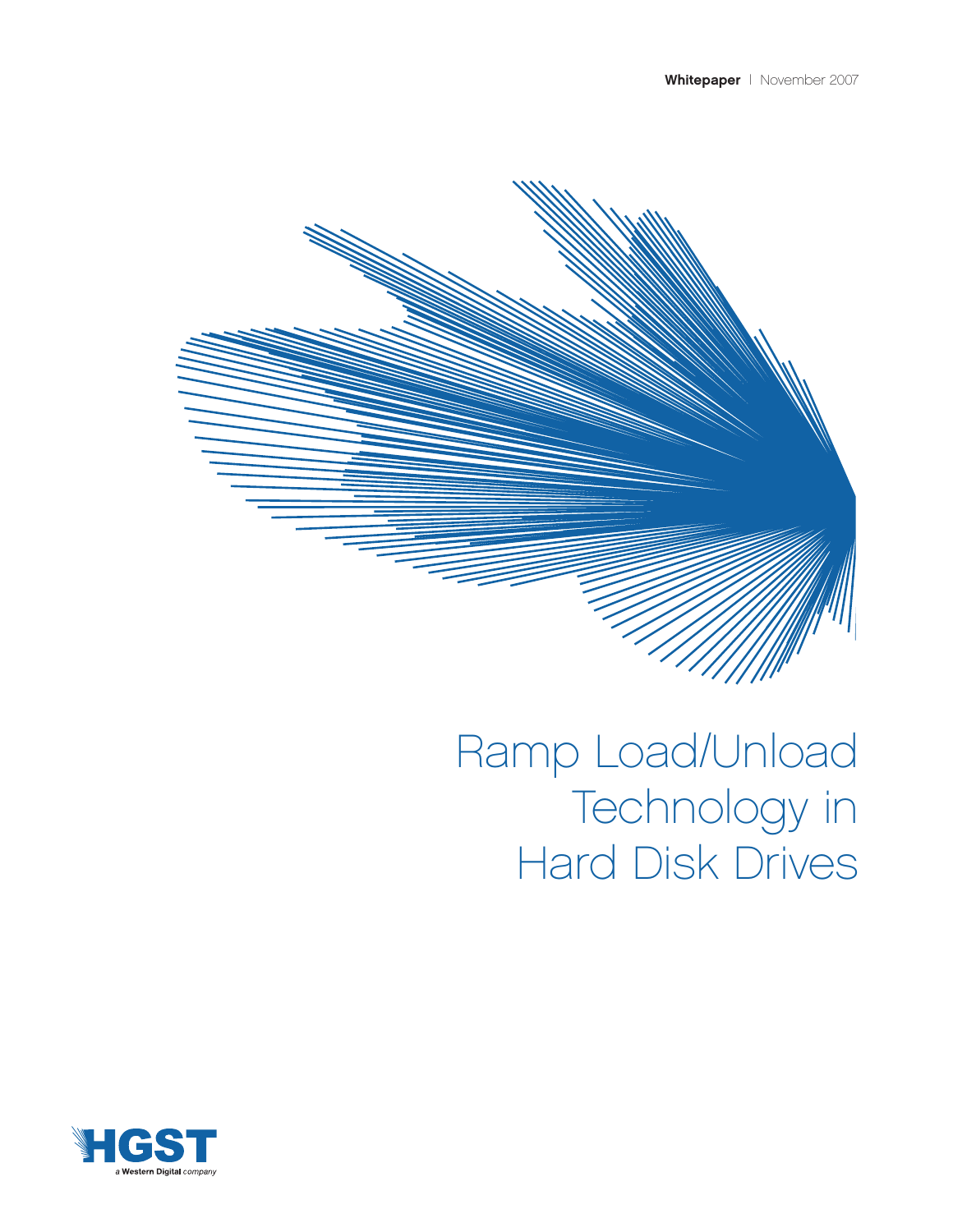# **Table of Contents**

| Figure 3. Read/Write heads parked on the ramp using lift tab |  |
|--------------------------------------------------------------|--|
|                                                              |  |
|                                                              |  |
|                                                              |  |
|                                                              |  |
|                                                              |  |
|                                                              |  |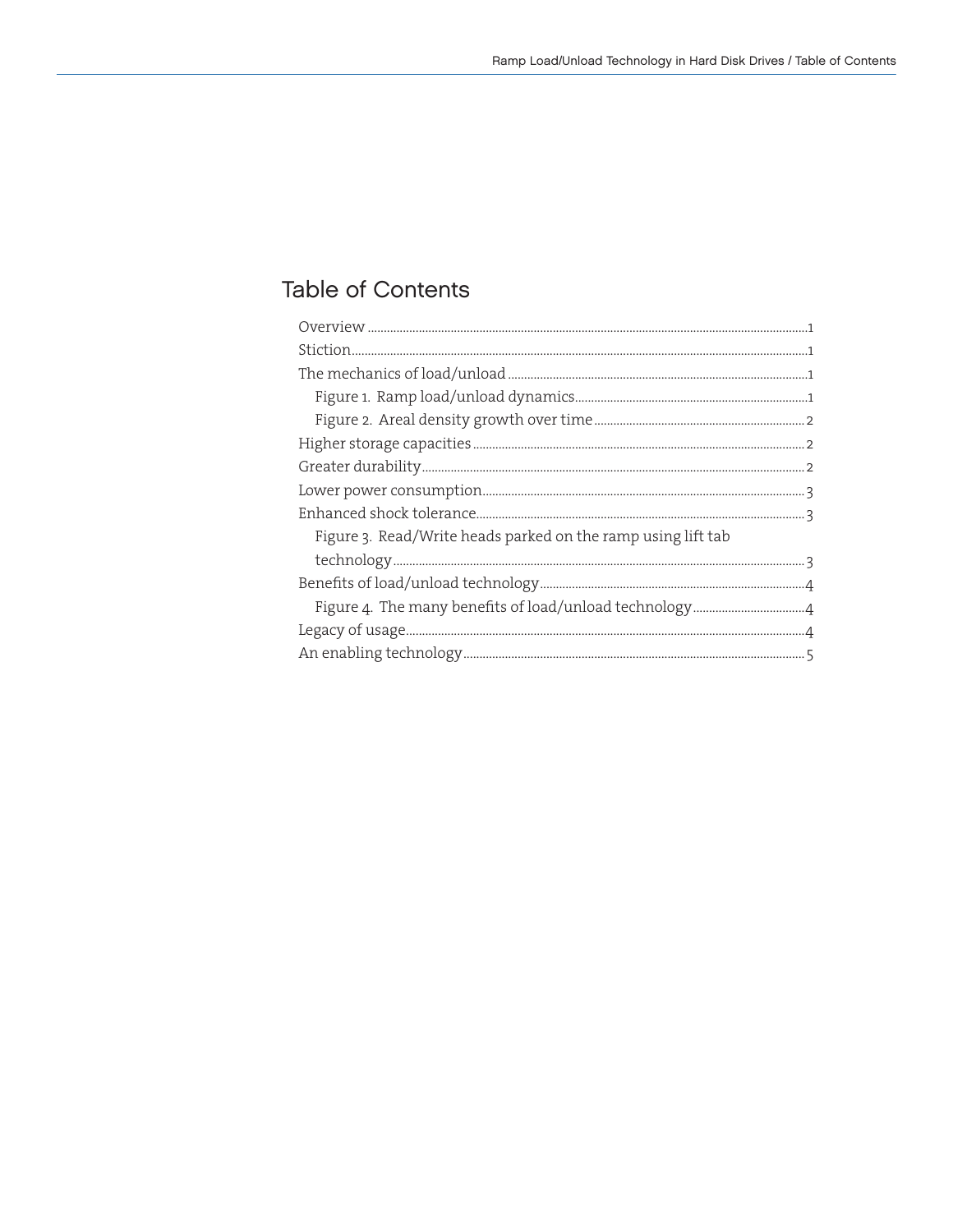### **Overview**

Load/unload technology was discovered in the mid-1990s as a viable alternative to Contact Start-Stop (CSS), a method where the sliders which carry the Read/Write heads in hard disk drives land on the disk media at power down, and remain stationed on the disk until the power up cycle. Although still used by some



vendors in non-mobile platform drives, CSS has inherent limitations which are addressed by load/unload technology. HGST was the first hard disk drive manufacturer to implement load/unload technology, and found the wear durability benefits proven in early large hard drives incorporating the technology worthy of further research and development efforts. These activities gave rise to enhancements in the mechanics of load/unload, as well as lead to innovations in other areas of hard drive design. Today's load/unload implementation relies on a ramp mechanism which provides numerous

benefits including greater durability, more efficient power utilization and superior shock resistance.

#### Stiction

When not in use, the sliders in CSS-based drives rest on the disk surface. One of the most significant drawbacks to this direct physical head-media contact is the exposure to stiction where two smooth surfaces, the disk and slider in this case, adhere to each other making their separation extremely difficult without causing significant damage to the components.

To avoid the negative affects of stiction, the surfaces of the disk media in CSS-based drives are roughened in a precision manufacturing process called texturing. Texturing can be uniformly applied over the disk surface or centralized in the inner diameter of the media specifically dedicated to the starting and stopping of the heads, known as the start/stop zone. While such texturing techniques have been satisfactory in the past, the desire to pack more data into the same surface area requires using disk media with ultra-smooth surfaces.

Due to the stiction issue, however, the usage of extremely smooth media is difficult in CSS-based hard drive designs. Limiting texturing to the landing zone area produces other complications, such as the challenge of ensuring the Read/Write heads fly high enough over the texture bumps to minimize contact upon their assent and dissent. The inability to clear the bumps could result in significantly degraded reliability of the head/disk interface.

## The mechanics of load/ unload

Ramp load/unload technology involves a mechanism which moves the sliders off the disks prior to power-down, and safely positions them onto a cam-like structure. The cam is equipped with a shallow ramp on the side closest to the disk, giving ramp load/unload its name. During a power-on sequence, the Read/Write heads are loaded by moving the sliders off the ramp, and over the disk surfaces when the disks reach the appropriate rotational speed. The air current from the rotating disks acts like

#### **Ramp Load/Unload Dynamics**



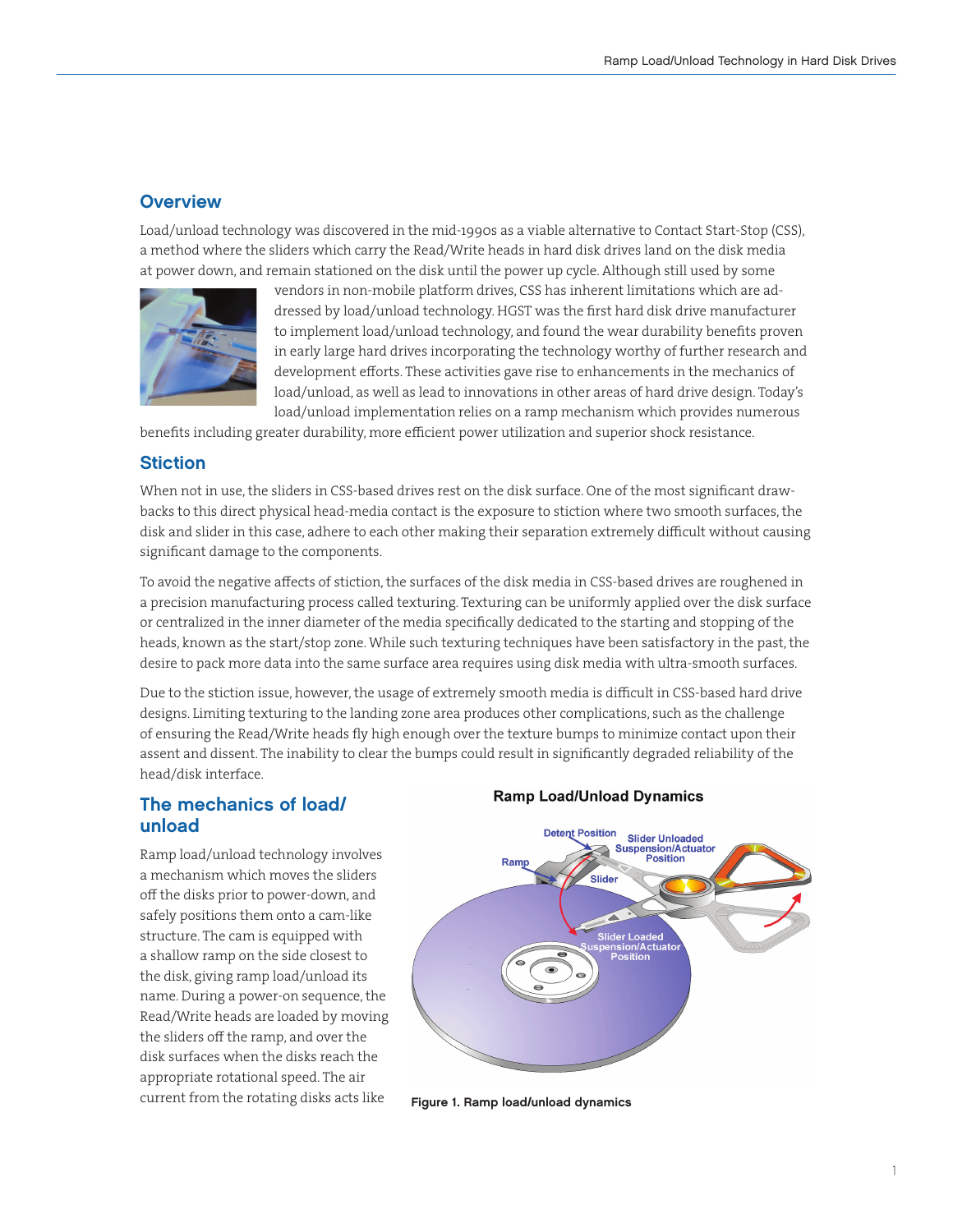



a cushion between the sliders and disks, keeping the two surfaces separated by a designed distance, called the flying height.

#### Higher storage capacities

By physically parking the heads off the disk surface, the problem of stiction is avoided, and the usage of very smooth recording media is enabled. Smoother disk surfaces also allow for closer head fly heights, contributing to improved signal to noise ratio during read and write operations. The combination of load/unload technology and the advent of giant magnetoresistive (GMR) heads made possible significant increases to the track and bit densities on the recording media.

The product of bits per inch multiplied by tracks per inch is commonly referred to as areal density, which today exceeds 80 Gbits per square inch in HGST Travelstar® drives, 92 Gbits per square inch in the Deskstar® T7K250, 78 Gbits per square inch in the Microdrive® 3K6, and 61 Gbits per square inch in the Ultrastar® 10K300 server drive. HGST's early use of these technologies accelerated the areal densities offered in the company's line of hard drives, outpacing the storage industry for many years.

#### Greater durability

During the start-up cycle, the sliders in CSS-based drives rest directly on the disk surface until air generated by the spinning disks allow the aerodynamically designed heads to lift off and fly above the disk platter at the designated flying height. Direct contact of the sliders to the disk surfaces in CSS-based designs subject these components to wear. This can compromise the service life of the drive, especially in applications where large numbers of start/stop operations are performed. Systems which power off the drive between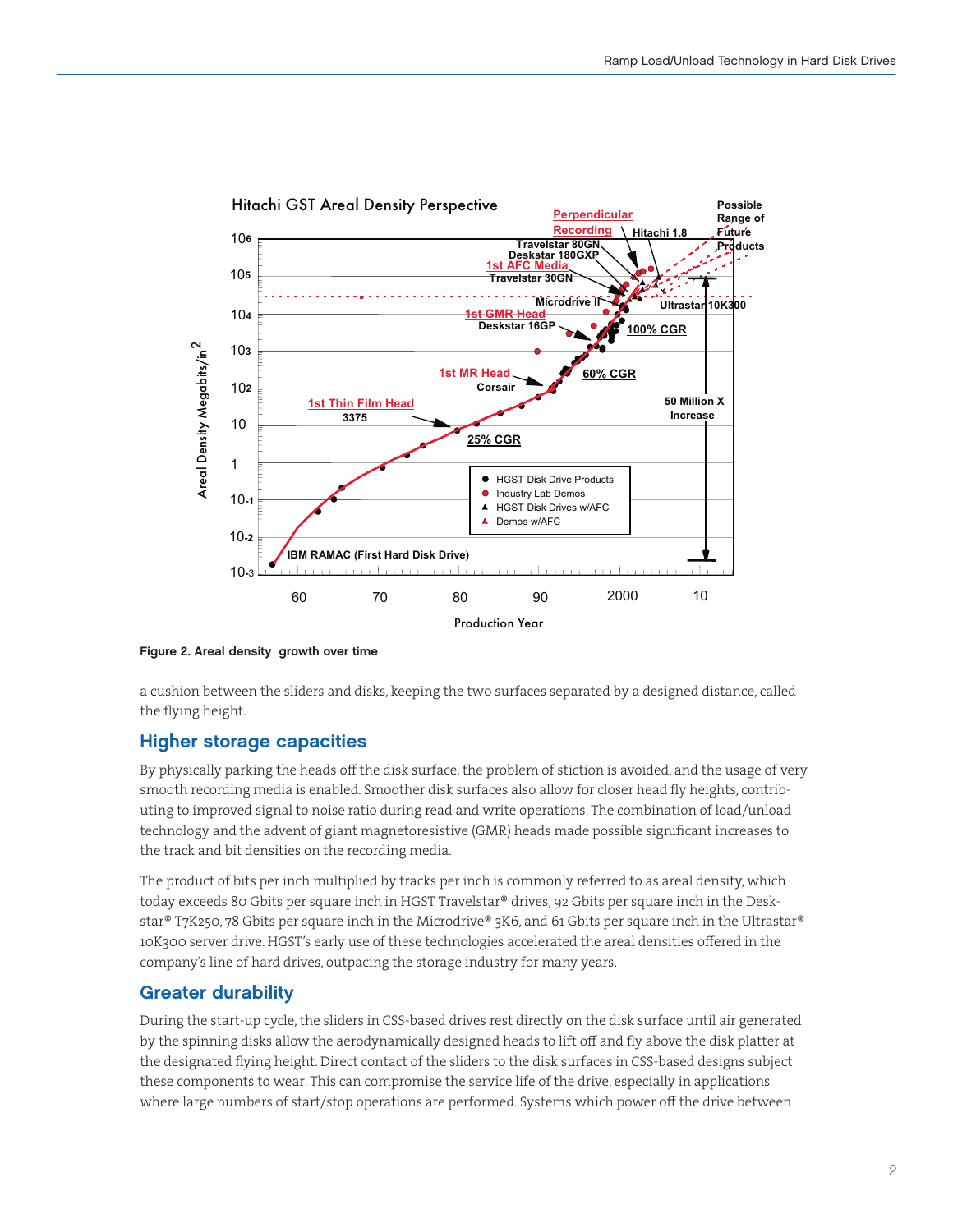data accesses to maximize battery life are examples of such applications.

By eliminating direct contact between the heads and disks, load/unload hard drive designs are exposed to less wear and usually tolerate more start/stop cycles than their CSS counterparts. This has been demonstrated in HGST Travelstar drives which carry a 300,000 cycle specification and have successfully passed long-term endurance testing beyond 1,000,000 load/unload cycles—both well beyond the limits of hard drives designed with CSS. Overall drive reliability is significantly improved due to the prevention of startup wear, head-to-disk interaction, and decreased exposure to heat through more efficient power utilization techniques used in ramp load/unload drives.

#### Lower power consumption

The ability to reliably increase the number of start/stop cycles gave rise to new innovations in power utilization. HGST's early usage of load/unload in small form factor drives including the Travelstar 2.5- and 1.8-inch series, and Microdrive, enabled the company to pioneer various power management modes, referred to as Adaptive Battery Life Extender™ (ABLE).

Parking the heads on the ramp, or "unloading" the heads, became the foundation of advanced power management modes including Active Idle, Performance Idle and Low Power Idle, implemented under Enhanced Adaptive Battery Life Extender™ (Enhanced ABLE). Usage of Enhanced ABLE can provide as much as a 20 percent reduction in power consumption at the drive level.

In HGST Ultrastar server drives, load/unload technology enabled the implementation of intelligent Power and Standby modes which are triggered by Read and Write operation inactivity. These modes significantly decrease power usage by Ultrastar drives resulting in reduced energy costs, extended drive service life, and a more environmentally friendly high-end storage solution. Ultrastar products are the only server-class hard drives that utilize ramp load/unload to park the heads; greatly reducing drive failures caused by improper handling during system integration in addition to the energy saving benefits derived from load/unload technology.

#### Enhanced shock tolerance

Ramp load/unload technology greatly minimizes the effects of shock damage by safeguarding against head/ disk contacts. This is especially important in small-form-factor drives which are more exposed to shock events due to their portability. Several methods are used in HGST drives to ensure the heads never contact



Figure 3. Read/Write heads parked on the ramp using lift tab technology (HGST patent US 6,288,876)

the disk surface.

Configured in the aerodynamic design of the heads in a ramp load/unload drive is a lift tab on each head suspension assembly, (see Figure 3). The lift tab fits into a groove in the ramp which guides the heads into the park position.

In the event of power loss to the drive, HGST invented a fault-tolerant retract system to move the heads to the park position by extracting energy generated from the spinning disks through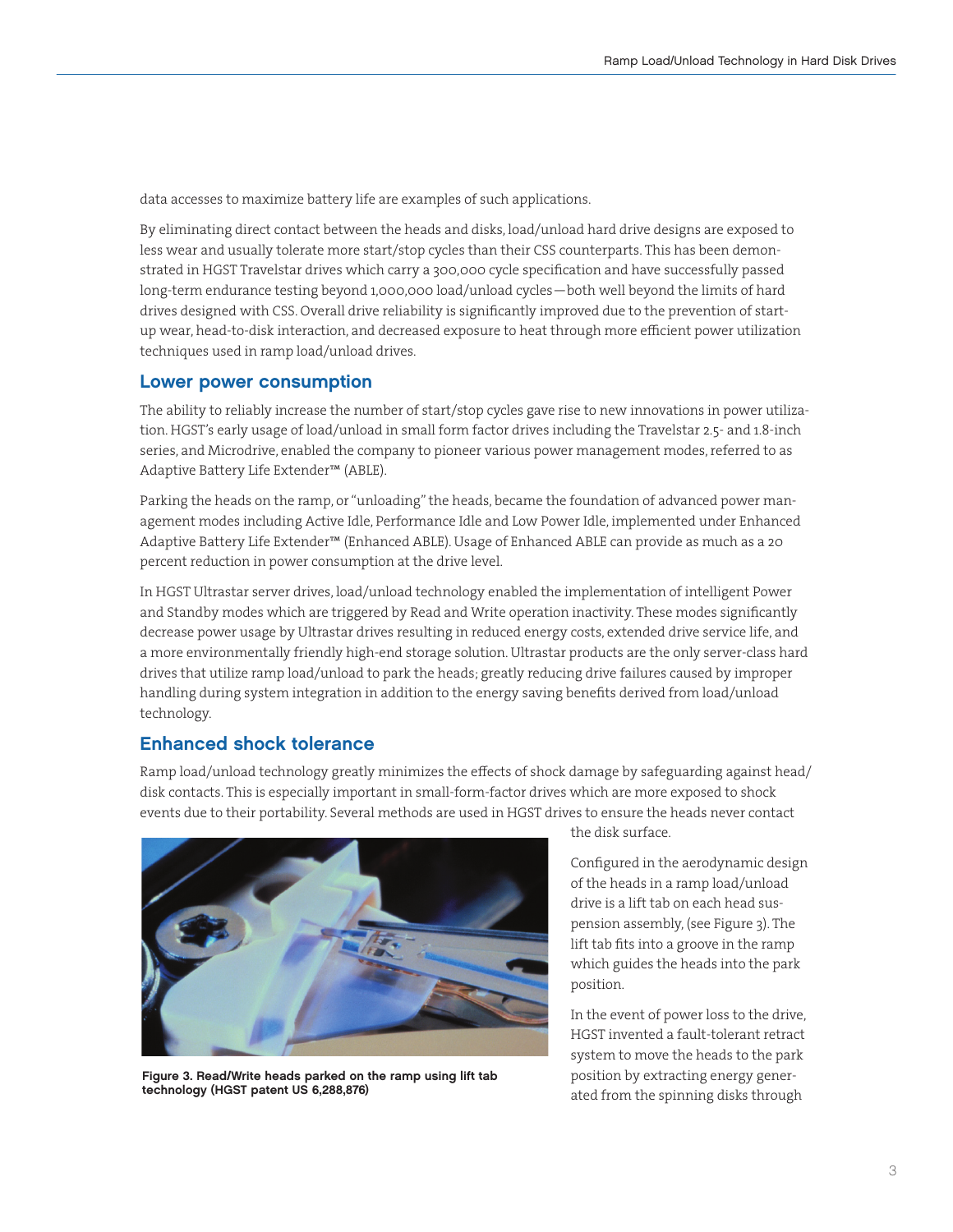a high-efficiency retract circuit. This circuit directs the current from the spindle motor back-EMF to the actuator assembly, enabling the sliders to move off the disk area to the ramp in a controlled fashion during an unexpected power down situation. In February, 2000, HGST was awarded the patent to this invention (US 6,025,968), which is used in all HGST drives and any hard drive incorporating load/unload technology.

HGST's technology leadership in the usage of load/unload is further reflected in the shock tolerance supported by its products. The 2.5-inch Travelstar drives are the most rugged mobile drives in the industry. All drives in the Travelstar 7K100, 5K100 and 4K40 series withstand 1,000 Gs of non-operating shock. The 6GB HGST Microdrive 3K6 takes this further, with the ability to withstand 2,000 Gs of non-operating shock.

# Benefits of Load/Unload Technology

| Improved reliability      | <b>Eliminates Stiction</b><br>No CSS wear-longer flying lifetime<br>Greater shock resistance<br>Lower heat dissipation |
|---------------------------|------------------------------------------------------------------------------------------------------------------------|
| Increased areal density   | Thinner overcoats<br>Smoother disks-lower flying height                                                                |
| Reduced power consumption | Enhanced power management modes<br>More start/stop cycles for low power applications                                   |

Figure 4. The many benefits of load/unload technology

# Legacy of usage

Introduced in 1956, the RAMAC (Random Access Method of Accounting and Control) drive was the world's first magnetic hard disk drive. With RAMAC, the company now called HGST initiated many of the principal product technologies still used by the storage industry. This includes load/unload, which was implemented in the RAMAC drive using a pneumatic mechanism. The product's success lead to further drive generations and enhancements to the load/unload mechanism.

Due to its anti-stiction properties and elimination of wear durability problems frequently seen in CSS-based drives, load/unload was selected as the start/stop solution in the enterprise-class Model 3390 drive which used 10.5-inch disks. The product entered the market in 1991 and holds the record for the lowest failure rate in the hard disk industry. Today, the 3390 can still be found operating in many customers' server installations. Its reliability is largely attributed to its load/unload-based design.

Ramp load/unload affords additional benefits of superior shock durability as a result of the protection against direct head-disk contact. The size and weight of small-form-factor drives make them particularly suitable to portable applications, greatly increasing their exposure to shock. In the 2.5-inch hard drive arena, the Travelstar 4GT and Travelstar 3GN were first to adopt ramp load/unload technology. The revolutionary 1-inch, 340MB Microdrive soon followed in 1998, incorporating a miniaturized ramp load/unload structure as an intrinsic part of its innovative design.

The integration of ramp load/unload into 3.5-inch hard disk drives began in 2000 with HGST's launch of the Deskstar 75GXP, a 76.8GB desktop drive, and the enterprise-class Ultrastar 36ZX and 18LZX drives. Since that